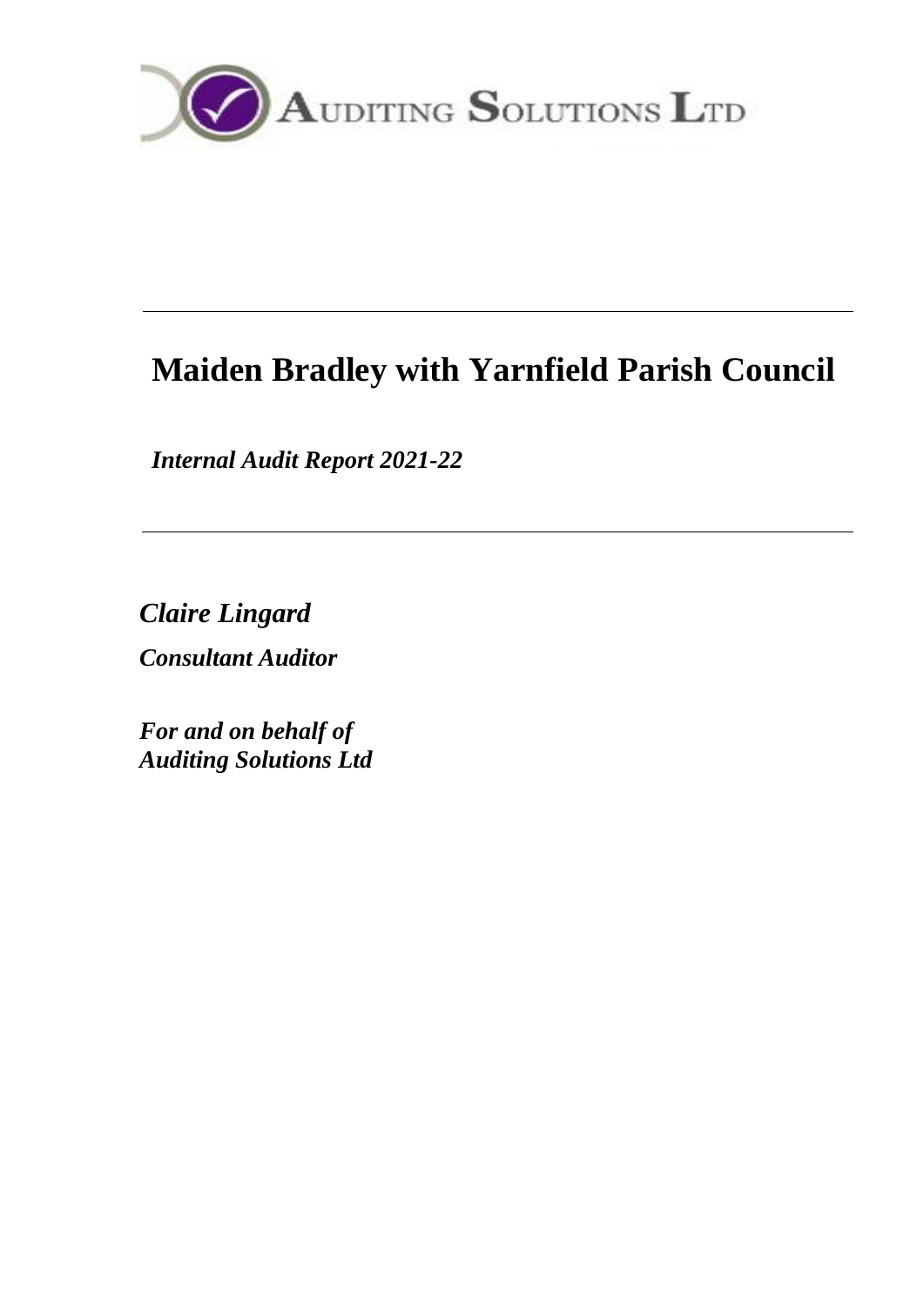## **Background**

Statute requires all town and parish councils to arrange for an independent internal audit examination of their accounting records and system of internal control and for the conclusions to be reported each year in the Annual Return.

This report sets out the work undertaken in relation to the 2021-22 financial year, which took place on the  $20<sup>th</sup>$  April 2022.

# **Internal Audit Approach**

The 2021-22 Internal audit has been undertaken onsite due to the cessation of Central Government restrictions re: Covid-19.

In undertaking our review for the year, we have again had regard to the materiality of transactions and their susceptibility to potential misrecording or misrepresentation in the year-end Statement of Accounts / Annual Return. Our programme of cover is designed to afford appropriate assurance that the Council has appropriate and robust financial systems in place that operate in a manner to ensure effective probity of transactions and to afford a reasonable probability of identifying any material errors or possible abuse of the Council's own and the national statutory regulatory framework. The programme is also designed to facilitate our completion of the 'Internal Audit Report' as part of the Council's Annual Governance and Accountability Return (AGAR) process, which requires independent assurance over a number of internal control objectives.

# **Overall Conclusion**

Based on the satisfactory completion of our programme of work for the year, we have concluded that the Council has, again maintained adequate and effective internal control arrangements. We are pleased to report that there are no issues arising this year warranting formal comment and none warranting any recommendation.

Once again, we note that the council retains the Quality Gold Level of the Local Council Award. We commend not only the Clerk/RFO for her continued professional management and administration of the Council's finance and governance functions, but also the Members who have worked tirelessly to maintain services for their constituents during these unprecedented and challenging times.

As in previous years, the manner in which the Finance, Governance and other supporting documents were presented by Clerk & RFO for audit was of exemplary standard, making this final review process straightforward.

We ask that members consider the content of this report and acknowledge that the report has been formally reviewed and adopted by Council.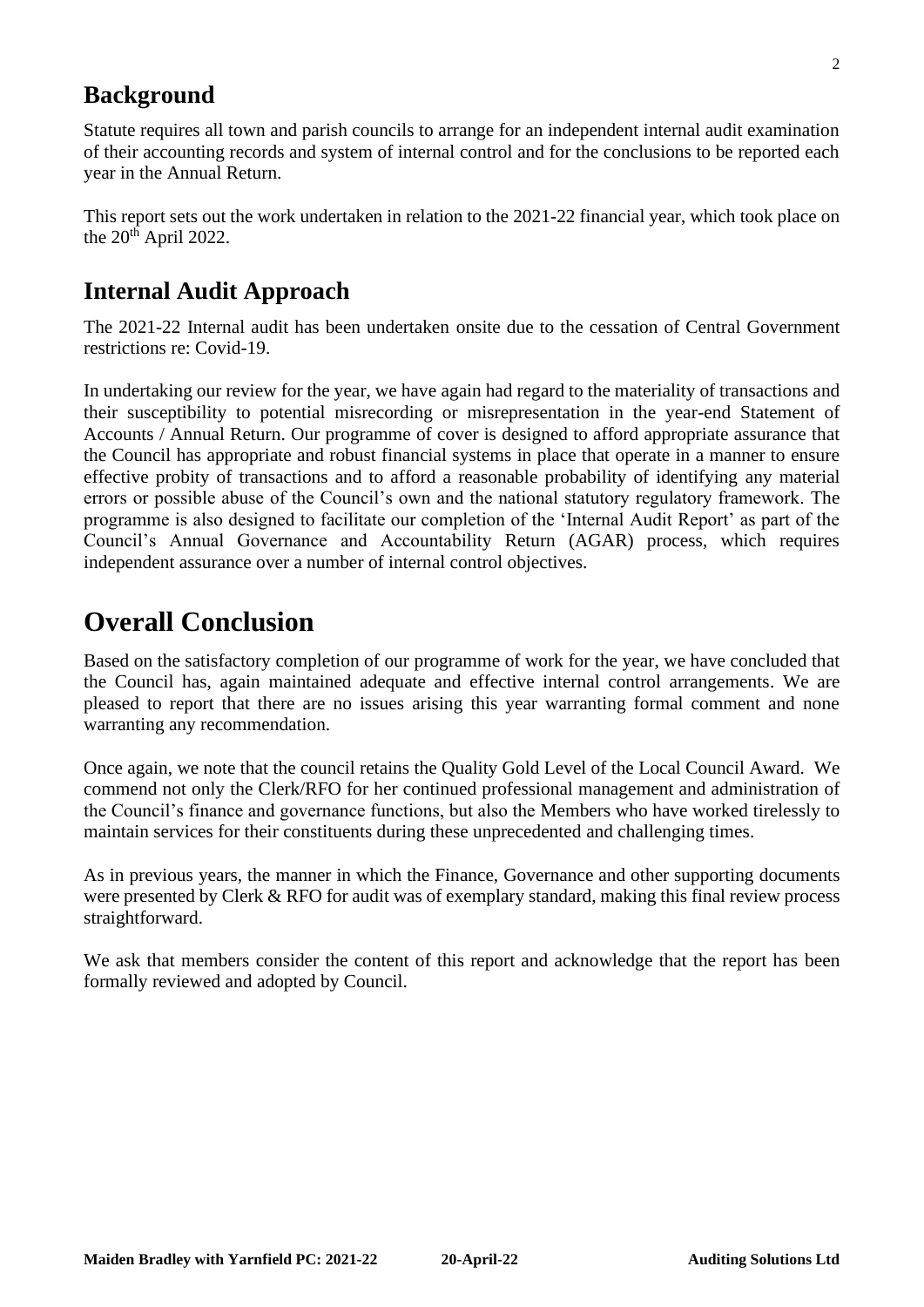# **Detailed Report**

## **Review of the Maintenance of Accounting Records & Bank Reconciliations**

The Clerk has maintained the Council's accounting records using Excel spreadsheet cashbooks, which we consider generally adequate in view of the low number of annual transactions. The Council maintained one bank account with the Unity Trust Bank and continues to make all payments electronically.

We have checked and agreed the spreadsheet cashbook detail in full to the corresponding bank statements for the period of the  $1<sup>st</sup>$  April 2021 to the 31<sup>st</sup> March 2022, also verifying the accuracy of the year-end cashbook / bank reconciliation ensuring that no long-standing uncleared cheques or other anomalous entries exist. We have consequently verified the accurate disclosure of the year-end balance in the Annual Return.

#### *Conclusion*

*There are no matters arising in this area of our review warranting formal comment or recommendation.* 

### **Review of Corporate Governance**

Our objective is to ensure that the Council has a robust regulatory framework in place, that Council and Committee meetings are conducted in accordance with the adopted Standing Orders and that, as far as we are able to reasonably ascertain, no actions of a potentially unlawful nature have been or are being considered for implementation. Consequently, we have: -

- ➢ Noted that the Council's Standing Orders and Financial Regulations and were readopted by the Members at the Annual Meeting of the Full Council in May 2021 under Minute references 21/13 and 21/14 respectively;
- ➢ Noted that the Council's Code of Conduct was readopted by Members at the Annual Meeting of the Full Council in May 2021 under Minute Reference 21/15;
- ➢ Noted that the Council continues to take all reasonable steps to remain compliant with the General Data Protection Regulation (GDPR);
- ➢ Noted that the Council continues to maintain a website ensuring its compliance with the Transparency Code, and the Accessibility Regulations (2018);
- ➢ Noted that the Council Resolved to publish the Notice for the Exercise of Public Rights for the inspection of Accounts and to confirm the inspection period as the  $14<sup>th</sup>$  June to the  $23<sup>rd</sup>$  July 2021 inclusive, under Minute reference 21/66; and,
- ➢ Concluded our review of Council and Standing Committee minutes for the year to determine whether any issues exist that may have an adverse effect, through litigation or other causes, on the Council's future financial stability with only one matter arising.

#### *Conclusion*

*There are no matters arising in this area of our review warranting formal comment or recommendation.*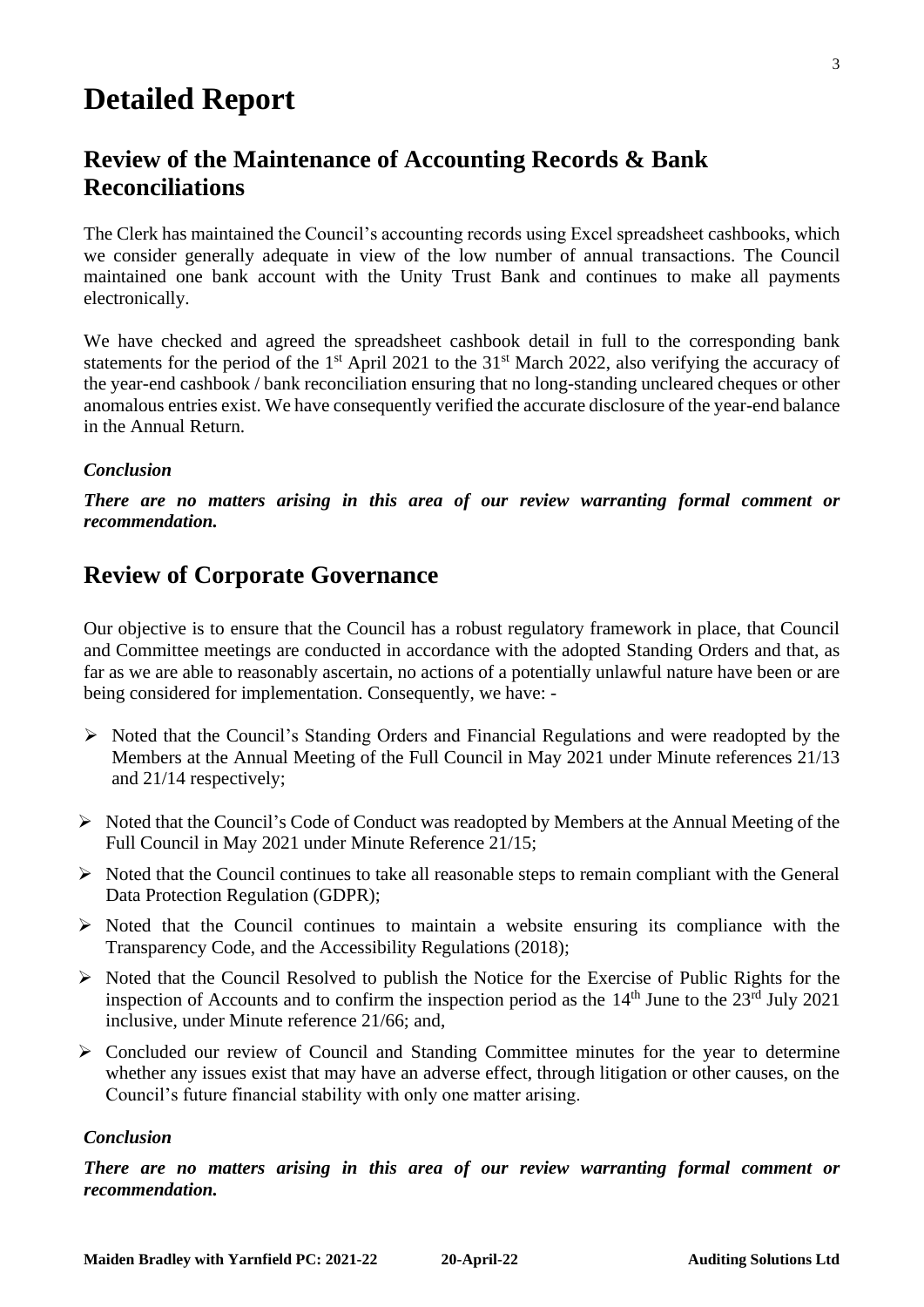### **Review of Payments**

Our aim here is to ensure that: -

- ➢ Council resources are released in accordance with the Council's approved procedures and approved budgets;
- ➢ Payments are supported by appropriate documentation, either in the form of an original trade invoice or other appropriate form of document confirming the payment as due and/or an acknowledgement of receipt, where no other form of invoice is available;
- $\triangleright$  The correct analysis has been applied to invoices when they are entered into the spreadsheet/cashbook; and,
- $\triangleright$  VAT has otherwise been appropriately identified and coded to the control account for periodic recovery.

During this onsite internal audit, we have examined every income and expenditure transaction during the financial year, reviewing all supporting documentation including the Resolution to make and receive payments, tracing these back to the relevant bank statement. We have confirmed that each transaction has been correctly recorded in the spreadsheet cashbook.

We also note that periodic VAT returns have been prepared for the 2021-22 financial year, the in-year claims, being repaid by HMRC during the financial year with the outstanding balance for the year being reclaimed at the start of the 2022-23 financial year.

#### *Conclusion*

*There are no matters arising in this area of our review warranting formal comment or recommendation.* 

### **Review of Assessment & Management of Risk**

We are pleased to note that the Council has again reviewed and formally reviewed re-adopted both its Financial Risk and General Risk Assessments at the 08<sup>th</sup> June 2021 meeting of the Full Parish Council under Minute reference 21/060.

The Council's insurance cover for the 2021-22 financial year was arranged by Came & Co., underwritten by Axa, in year one of a new three year deal to minimise costs. We have examined the insurance schedule noting that the levels of cover had been amended:

- $\triangleright$  Employers liability £10 million
- $\triangleright$  Public liability is £10 million
- $\triangleright$  Hirers' Indemnity £5 million
- $\triangleright$  Environmental Clean-up £1 million
- ➢ Data Protection £1million
- $\triangleright$  Manslaughter £1 million
- ➢ Libel & Slander £500 thousand
- $\triangleright$  Officials & Trustees Indemnity is £500 thousand
- ➢ Employment Practices Liability £500 thousand
- ➢ Legal fees £500 thousand
- $\triangleright$  Business Interruption £100 thousand

We consider these levels appropriate for the Council's present needs.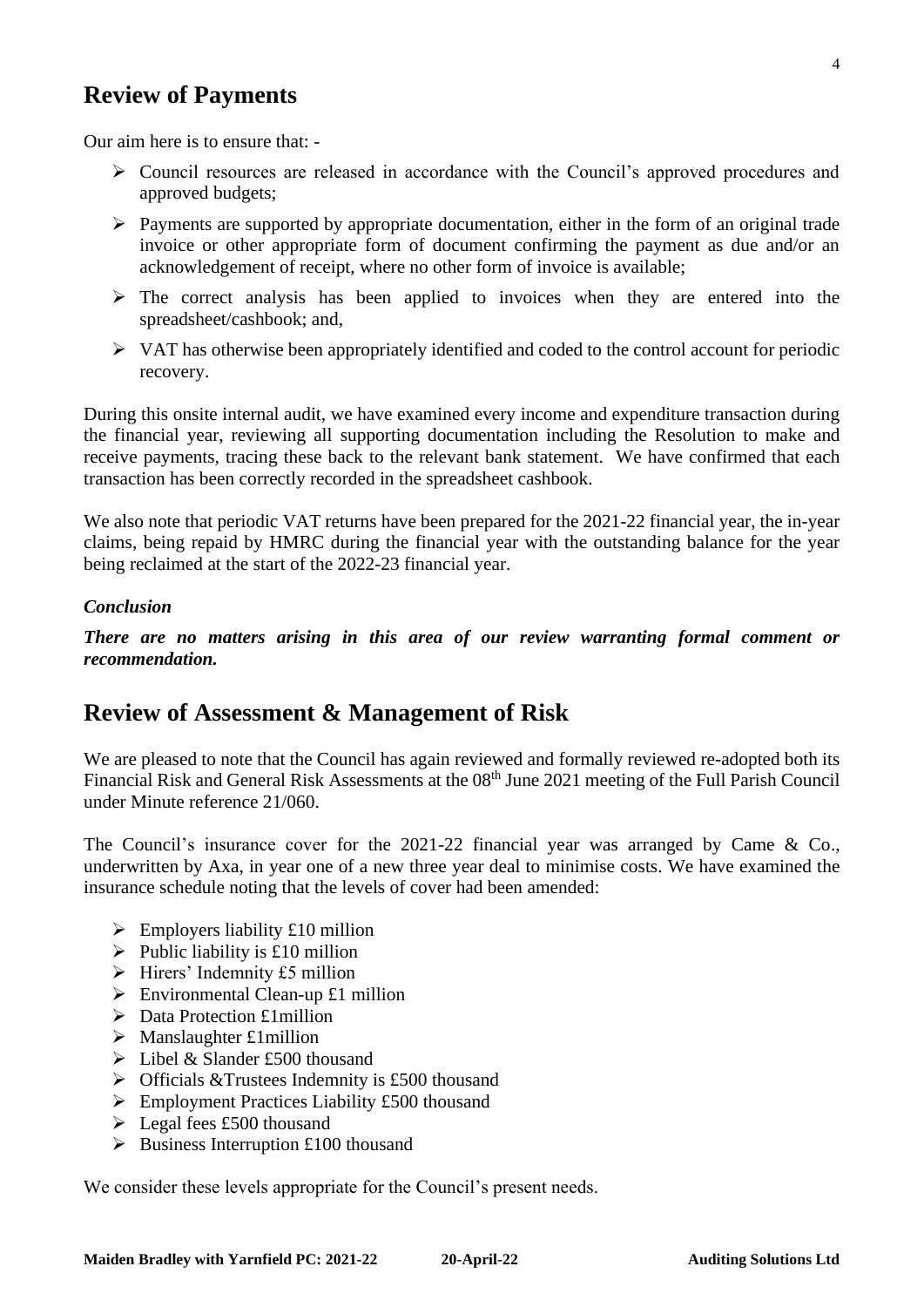Finally, in this area of our review, we note that the council has a play area and recreation ground at Maiden Bradley which is leased at a peppercorn rent. A robust monthly Health & Safety Check on the Recreation Area and play equipment continues to be conducted by councillor S Wager. The resultant report is returned to the Clerk for her retention. All playground Health & Safety reports appear as an Agenda item at the meetings of the Full Council, remedial actions resolved and formally minuted.

There is clear evidence contained in the Council's Minutes, of the Council's diligent approach to the management of its play and recreation areas, with Councillor Wager delivering a Health & Safety report, pertaining to the management of these areas at each meeting of the Council. These reports contain detail of the Council's routine Health & Safety Inspections, the implementation of Central Government Covid-19 directives, the findings of the Annual RoSPA Inspection report and remedial actions taken.

The independent annual Playground Inspection was undertaken by RoSPA during the financial year, with the report and findings scrutinised and actioned at the  $12<sup>th</sup>$  October 2021 meeting of the Full Council under Minute Reference 21/128.

#### *Conclusion*

*There are no matters arising in this area of our review warranting formal comment or recommendation.* 

### **Review of Budgetary Control and Reserves**

The Council's minutes, together with the Governance Questionnaire completed by the Chairman and other supporting papers provided by the Clerk during this audit review indicate that, once again, the Clerk and Members undertook a well-planned, well documented and robust and Budget setting and Precept determination process. Members considered and approved the 2022-23 financial year Budget and Precept, establishing the latter at £26,267.42 (*£24,234 prior yea*r) during the 14th December 2021 meeting of the Full Council under minute reference 21/217. We are also pleased to note that Councillors continue to receive regular income and expenditure reports along with bank balance detail at each meeting.

We note that the Council's total reserves stood at £19,725 (*Prior year £19,232*) as at the 31<sup>st</sup> March 2022, with Earmarked reserves standing at £16,017 (*Prior year £14,100*) leaving a General Reserve fund of £3,708.24 (*£5,132 prior year*). The General Reserve balance equates to under two months' revenue spending at the 2021-22 level, sitting beneath the lower end of the CiPFA recommended levels of between 3 and 6 months expenditure, at the prior year level.

#### *Conclusion*

*We have noted that the council's overall reserve position is strong and well considered. However, the level of retained General Reserve is too low for this Council. We have noted from the content of the Council's published Minutes, and the Clerk's responses to our questions in this area of review, that the reduction in the year-end reserve was due to unplanned overspend by Members on a village 'interpretation board' against the advice of the Clerk.*

*We have noted, from the Clerk's responses to our questions in this area of review, that this is a oneoff issue and resultantly we have no formal recommendation for improvement in this regard. However, we remind the Members that they should be mindful of the Clerk's advice and the Council's budget at all times during their future considerations.*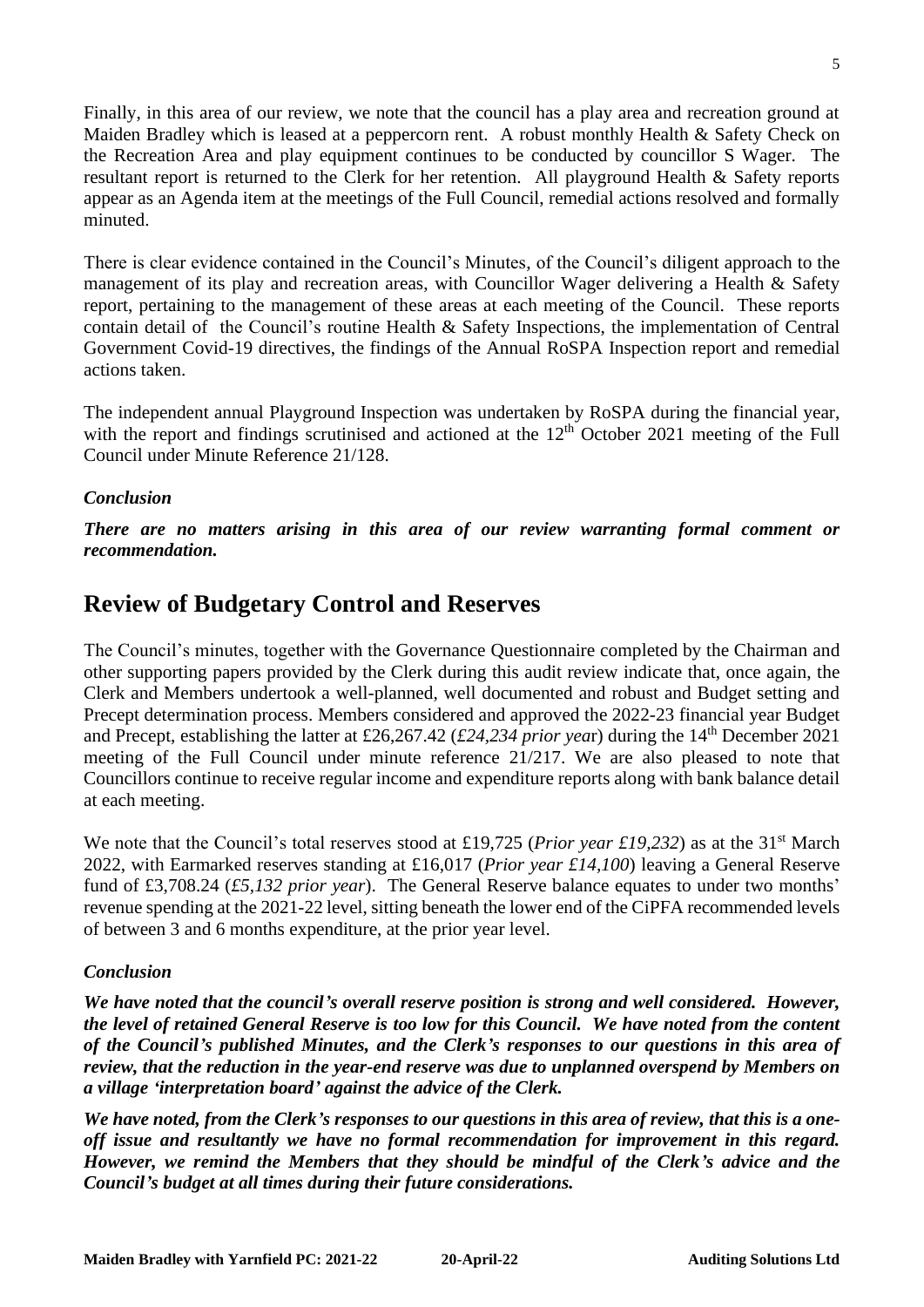# **Review of Income**

In this review area, we aim to ensure that income due to the Council is identified, invoiced (where applicable) and recovered at the appropriate rate and within a reasonable time scale, also that it is banked promptly in accordance with the Council's Financial Regulations.

The Council receives only limited income, mainly from the annual precept, grants, occasional grants and donations, and contributions from other Parish Councils towards joint expenditure and bank interest.

As indicated in the first section of the report, we have again reviewed the year's bank statements and other available supporting documentation in full agreeing detail to the cashbooks.

#### *Conclusion*

*There are no matters arising in this area of our review warranting formal comment or recommendation.* 

# **Review of Petty Cash Account(s)**

*The Council's policy is not to maintain any form of cash float with any out-of-pocket expenses incurred by the clerk or members reclaimed and paid in line with normal trader payment procedures. Subsequently, there are no matters arising in this area of our review warranting formal comment or recommendation.* 

# **Review of Salaries and Wages**

In examining the Council's payroll function, we aim to confirm that extant legislation is being appropriately observed as regards adherence to the Employee Rights Act 1998 and the requirements of HM Revenues and Customs (HMRC) legislation as regards the deduction and payment over of income tax and NI contributions, together with meeting the requirements of the local government pension scheme, as last amended with effect from 1st April 2018 in terms of employee contribution percentages. To meet that objective, we have:

- ➢ Noted that the Clerk/RFO received a performance appraisal during the FY2022-23 Budget Setting and Precept determination process in December 2021;
- $\triangleright$  Noted that Members Resolved to amend the Clerk's/RFO's employment at the 14<sup>th</sup> December 2021 meeting of the Council under minute reference 21/213, to increase the Clerk's paid hours by one an additional hour per week. We consider the contract of employment appropriate for purpose at this time;
- $\triangleright$  Noted that the Clerk/RFO salaried on NJC SCP point 20 for the 2021-22 financial year as confirmed in the prior year appraisal and supporting Minutes;
- $\triangleright$  Noted that the Clerk/RFO is in receipt of the backdated NJC pay award for FY2021-22 which was paid in the March 2022 payroll;
- ➢ Agreed the amounts paid to the Council's sole employee, the Clerk/RFO in July 2021 by reference to the Council's approved pay scale on the NJC annual schedule of rates payable, the payslip and payroll reports for that month and the corresponding bank statements;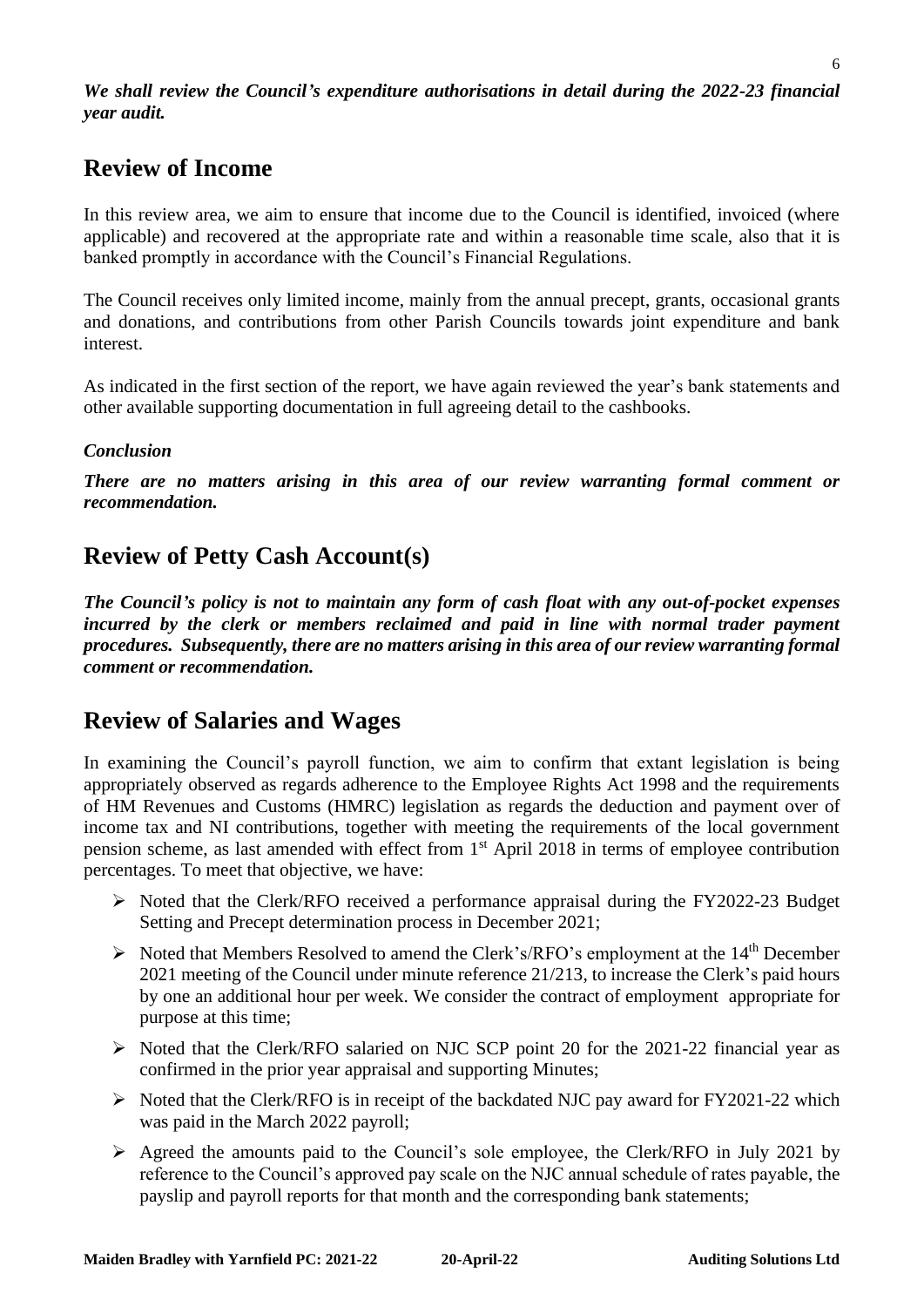- ➢ Ensured that tax and NI deductions have been made applying the appropriate tax code and NI Table using HMRC's own PAYE Tools payroll management tool; and,
- ➢ Ensured that, where additional hours are worked, appropriate documentation supporting the hours claimed, is in existence and certified accordingly.

#### *Conclusion*

*There are no matters arising in this area of our review warranting formal comment or recommendation.* 

# **Review of the Fixed Asset Registers**

The Governance and Accountability Manual requires all councils to maintain a record of all assets owned. We are pleased to note compliance with this requirement, the Clerk maintaining an appropriate register with values identified both at cost price, or where unknown, at the best approximation thereto, together with the annually uplifted insurance value to assist with budgetary planning for future replacements. The Clerk has mapped all the Council's assets on the Parish Online electronic mapping system so that they may be easily identified, in situ, from the map.

We have noted that the Asset Register has been reviewed on a number of occasions during the financial year, it was last readopted during the 1<sup>st</sup> March 2022 meeting of the Full Council, with in-year acquisitions of a Speed Indicator Device (SID) and an Interpretation board, under Minute Reference 21/321. Subsequently, the total Fixed Asset Register value has been amended and is now recorded at £45,718 (*£39,610 prior year*) and has been correctly reflected in the value reported in the year's Annual Return at Box 9 of Section 2.

#### *Conclusion*

*There are no matters arising in this area of our review warranting formal comment or recommendation.* 

### **Review of Investments and Loans**

It is noted that council continues to maintain a single current account with the Unity Trust Bank. There are no surplus funds available for investments.

The Council has no loans either repayable by, or to it, as at the  $31<sup>st</sup>$  March 2022.

#### *Conclusion*

*There are no matters arising in this area of our review warranting formal comment or recommendation.* 

### **Statement of Accounts and Annual Governance and Accountability Return**

The Accounts and Audit Regulations, as amended periodically, require all councils to prepare annually a Statement of Accounts, which is now in the form of the Annual Governance and Accountability Return at Section 2, which is, together with the Annual Governance Statement at Section 1, subject to independent external audit examination and certification.